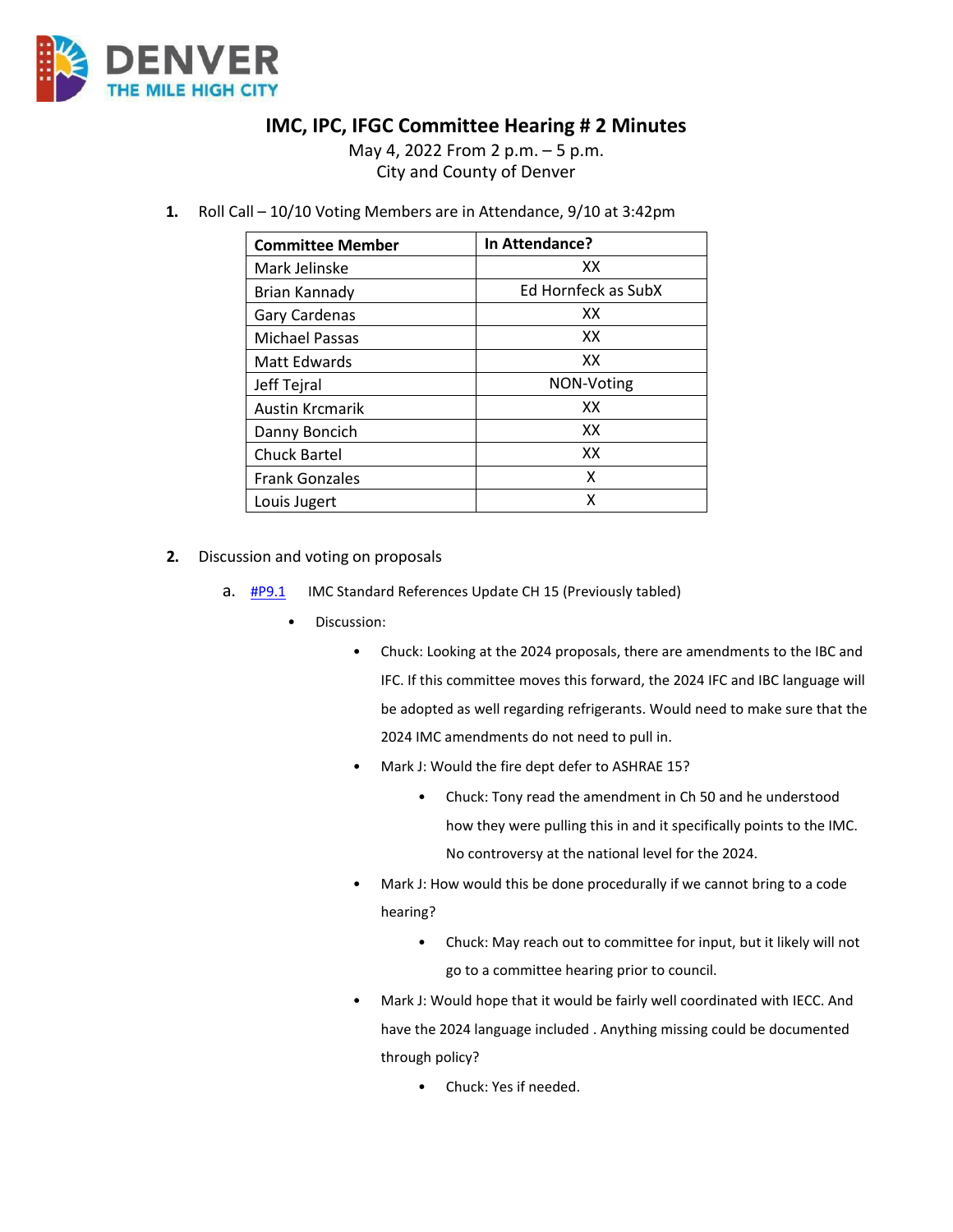• Motion to approve as modified with the ASHRAE 15 with the understanding that the

2024 IMC proposals may need to be brough forward.

- Shaunna: Do we still need to change the reference to the IRC?
	- Chuck: Yes, the proponent agreed to the 2024 reference standard.
- Motion to approve as modified with the ASHRAE 15 with the understanding that the 2024 IMC proposals may need to be brough forward and include the 2024 IRC reference standard.
	- For (9), against (0), Abstaining (1)
- **b.** [#67](https://www.denvergov.org/files/assets/public/community-planning-and-development/documents/ds/building-codes/code-adoption/amendment-proposals/ipc/ipc_mandatory-irrigation-controls.pdf) IPC Mandatory Irrigation Controls. Out of DGC to IPC
	- Public support:
		- Lindsay Rogers: Castle Rock and Aurora have moved forward with automatic controllers.
	- Public Opposition: N/A
	- Discussion:
		- Is this is intended for the IPC and IRC?
			- Yes, that was the intention because the DGC covers both
		- Ch 13 is non-potable water, is that the intent?
			- Yes, conserving both nonpotable and potable water, but where is the Ch 13 referenced?
				- It is in the next proposal.
		- Need to figure out where this is placed, approved conceptually first.
		- Chuck: What is evapotranspiration?
			- It is about the capability of the controller with sensors or weather data. If it is on a timer then it would not adjust to the rain. Denver would just need to confirm it is an automatic smart controller.
		- Mark: What would they be needing to review? Seems to be more than just checking the right controller. It's another level of expertise that requires the permit reviewers to know.
		- Danny: It was mentioned that other surrounding jurisdictions have similar language, do you know if this was coming from a plumbing code? Would this require a license plumber to install or could it be some other license?
			- Kristen : Typically installed by an irrigation contractor.
			- Danny: Could be something about a deferred submittal or when and how it gets inspected.
			- Jeff: Most other jurisdictions in their landscape code and it is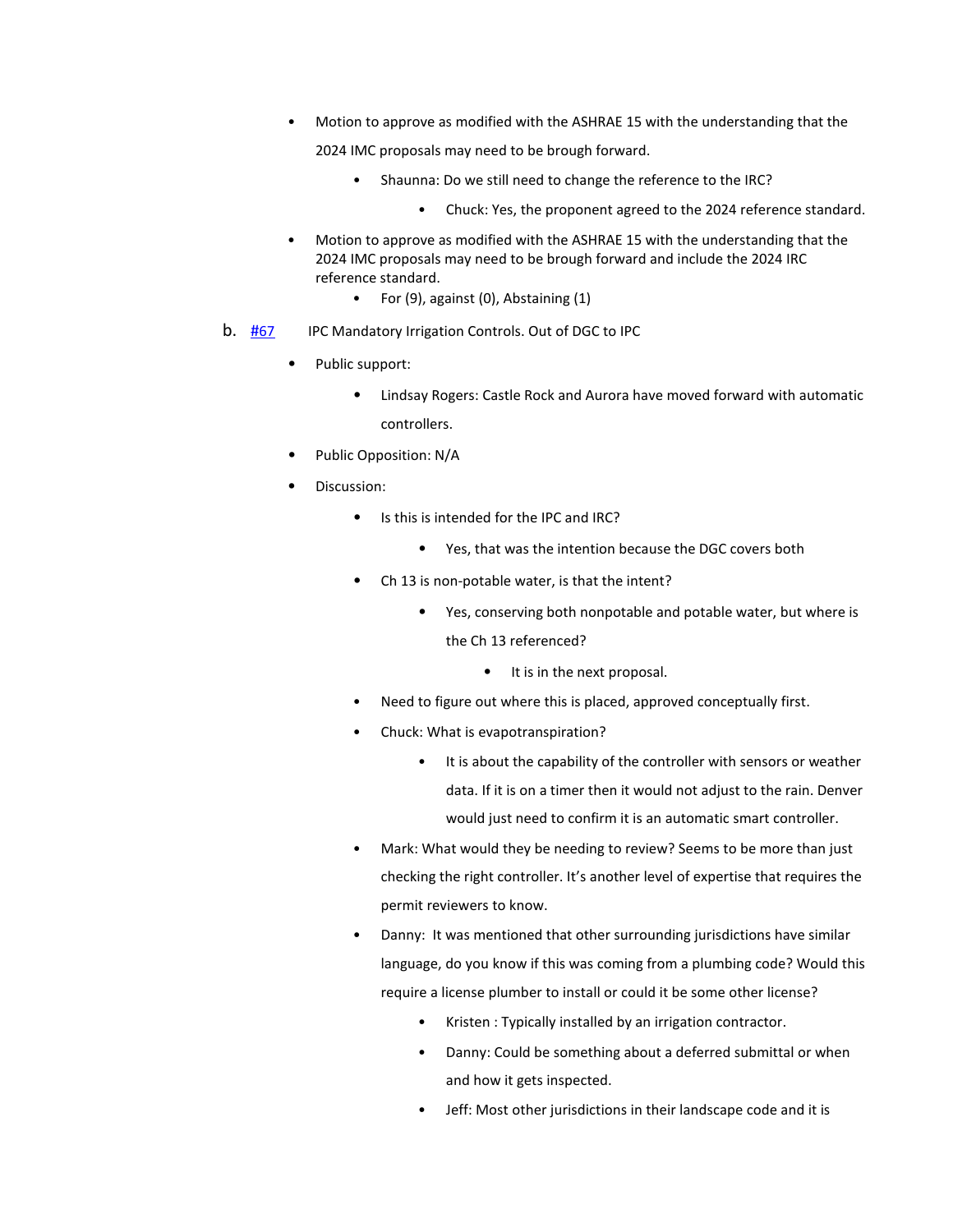attached to the CO. So the question where this goes within the IPC or can we suggest this goes into a landscape code.

- Christy: We don't have a landscape code and we've been trying to coordinate with other organizations. We are hoping to include it in a future landscape code, but in the meantime, we'd like to propose that it lives here if the IPC Denver team are able to include it in their review.
- Michael: This will need to be permitted so if we put this in the code, then those drawings will need to be stamped. The intent is good, but I don't think the plumbing code is the right place to put it.
- Shaunna: There is an opportunity to rename Ch13 to not only say nonpotable water or add a Ch 15 to cover it and we can clarify inspection.
- Frank: If we end up doing a permit for this, at that point will we be triggering a plumbing inspection for it.
	- Christy: I don't think anyone inspects irrigation systems right now.
- Mark: Evapotranspiration rate in the body where it talks about controls, it calls out both weather data and evap.
	- Typically you can you weather data to call out evapotranspiration rates or you can use a soil moisture reader.
	- Does that mean you can have a soil moisture sensor?
		- A Water Sense system has both evap and water moisture sensors. The process for can be either weather based data or soil sensor to get the same data of evap.
	- Austin: Basically weather data is going to be all rain, heat, etc with is used to calc your evapotranspiration data.
- Public Rebuttal:
	- Lindsay: Landscaping standards are typically where we would see this language.
- Discussion:
	- Shaunna: Used Evapotranspiration and weather data but controlled by weather data or soil moisture. A modification should take out "that use ET data" to clarify that the ET data is required.
	- Matt: Is this something that will actually being enforced? It sounds like it's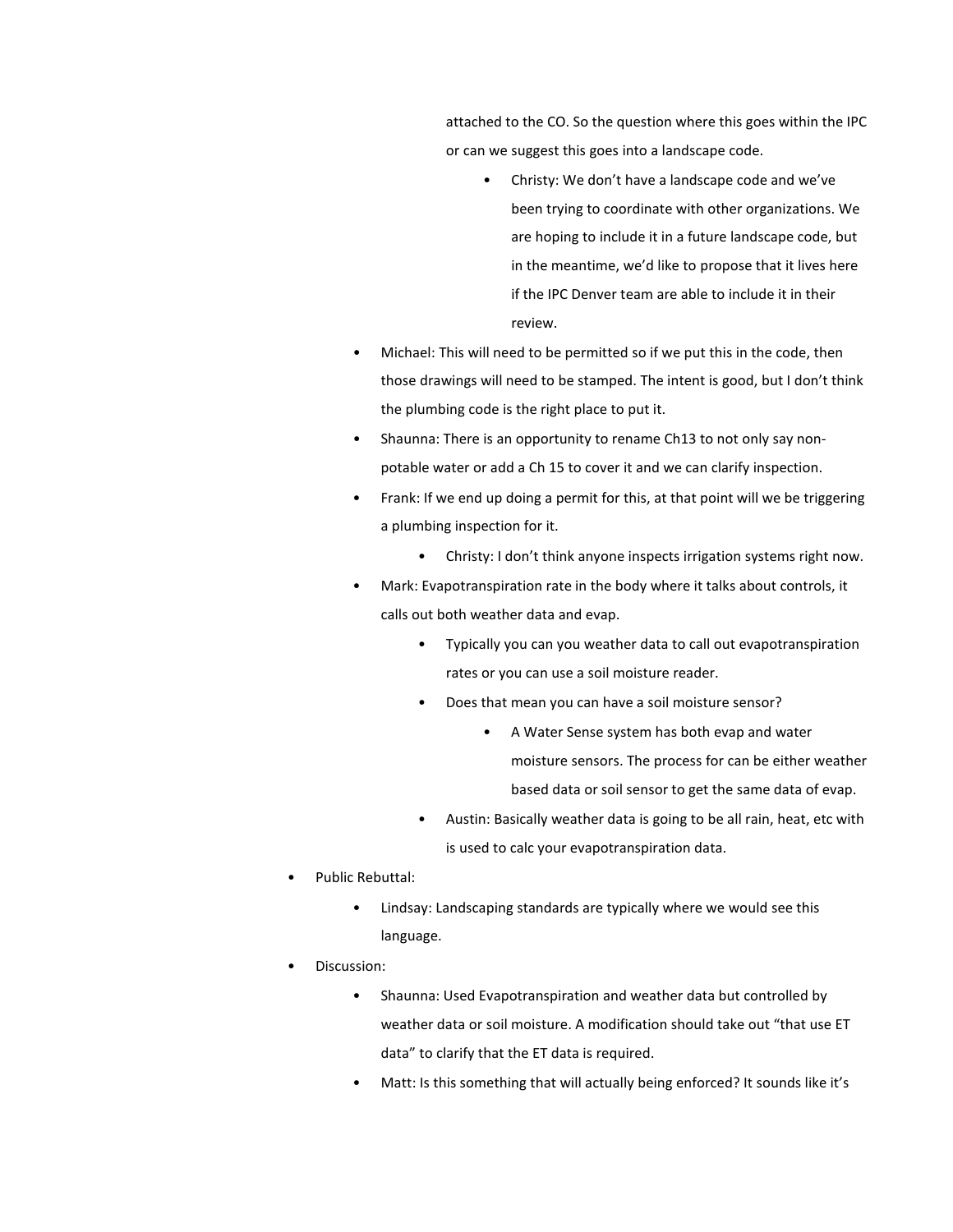not the right fit for this code. Will irrigation designers know to look here? Should someone that is an irrigation consultant need to seek out a stamp.

- Mark: Landscape need to find a professional stamp. Is this the correct spot? I do not have the expertise so I would defer to the people that would enforce it.
- Chuck: Not qualified to speak to the technical substantiation so whether it belongs in the plumbing code. Looking up Aurora, I only see a rebate system and they have a whole structure and team for landscape design.
- Kevin: Do we agree with the proposal context, just not the placement?
	- Chuck: I don't think that we have the expertise to review the code.
	- Mark: Would like to see this passed but not sure this is the right place
- Motion to approve as written with the intention to find a place outside of the plumbing code. (No Second)
	- Shaunna: If the committee approved this then the energy code committee would just have to approve it? Or does the committee have to approve it again?
	- Christy: It would have to be approved by another committee from a process standpoint, but I do not know where else this would fit.
	- Chuck: This needs to go in a landscape code, but without identifying the resources then I would vote to disapprove.
- Motion to disapprove this proposal
	- Austin: Agree that this needs to move towards a landscape code. Just saying that we don't have any jurisdiction on land
		- Christy: Office of the city forester is in the process of updating the requirements and I think Denver water is involved in that process and the urban tree discussion that is tied to that.
	- Mark: Should be under Denver water purview.
	- Michael: Agree with Mark that the irrigation can go to the Denver water department.
	- Austin: Unfortunately we served more than just Denver, we do not have that authority that you're suggesting.
- For disapproval (7), against disapproval (0), abstaining (1)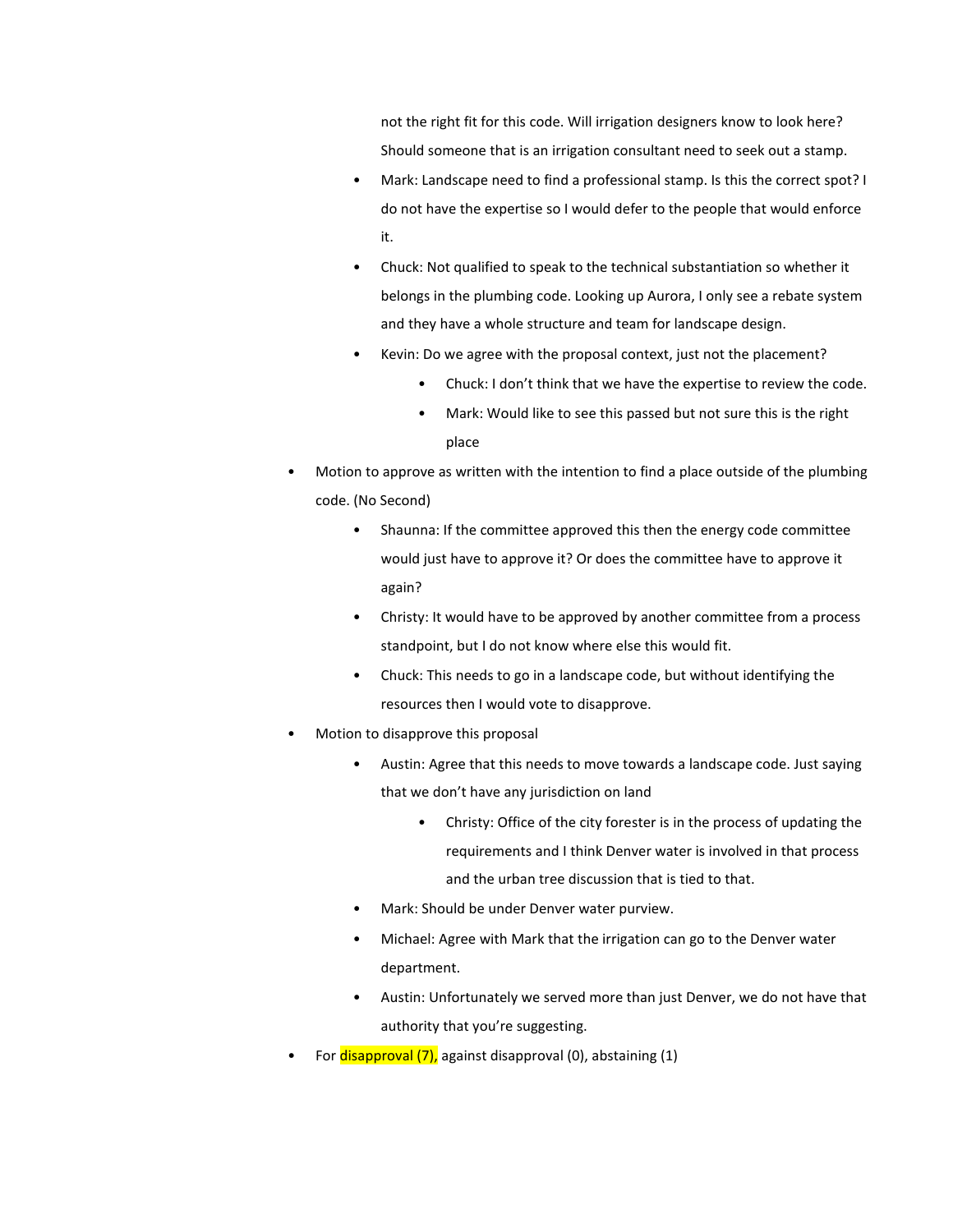- C. **[#P34.1](https://www.denvergov.org/files/assets/public/community-planning-and-development/documents/ds/building-codes/code-adoption/amendment-proposals/ipc/ipc_landscape-water-budget.pdf)** IPC 1301 Landscape Water Budget
	- Motion to Disapprove
		- Austin: Curious from a process standpoint, does us approving any of these get the city to move forward with landscape provision
			- Christy: Approving might help, but I don't expect it to be the thing that gets the process going
		- Shaunna: Because these are recorded and the minutes are kept, it is important that you depict your opinion whether or not you believe it should be included in the code.
		- Jeff: The city needs to include what the city landscape is going to look like over time and with drought consideration. How does this move into the planning that the city does.
		- Michael: There is a requirement in CH 13 that requires inspection, just mentioning.
	- For disapproval (7), against disapproval (1), abstaining (0)

## d. [#P34.2](https://www.denvergov.org/files/assets/public/community-planning-and-development/documents/ds/building-codes/code-adoption/amendment-proposals/ipc/ipc_sub-metered-irrigated-landscape-thresholds.pdf) IPC 1301 Sub metered Irrigated Landscape

- Questions:
	- Chuck: What does it mean that the flow are abnormal, is this language for if something breaks? Where is the data intended to be sent?
		- Austin: The flow meter sensor is absolutely if a line breaks. Most send the data back to the irrigation timer and whatever interface you have to display how many gallons are used.
	- Mark: What is meant by a flow sensor and how does that differ from a flow meter?
		- Lindsay: Those terms seem to be used interchangeably. The intent is that a volume of water is measured.
	- Mark: I could see a code minimum being included without specifying what the data is used for. We can include that they at least buy the equipment in the code. What is the opinion of just having the ability to measure as opposed to enforcement language?
		- Lindsay: I would be in favor of this.
		- Danny: I don't believe this need to be review so this is easier to swallow and navigate in the city.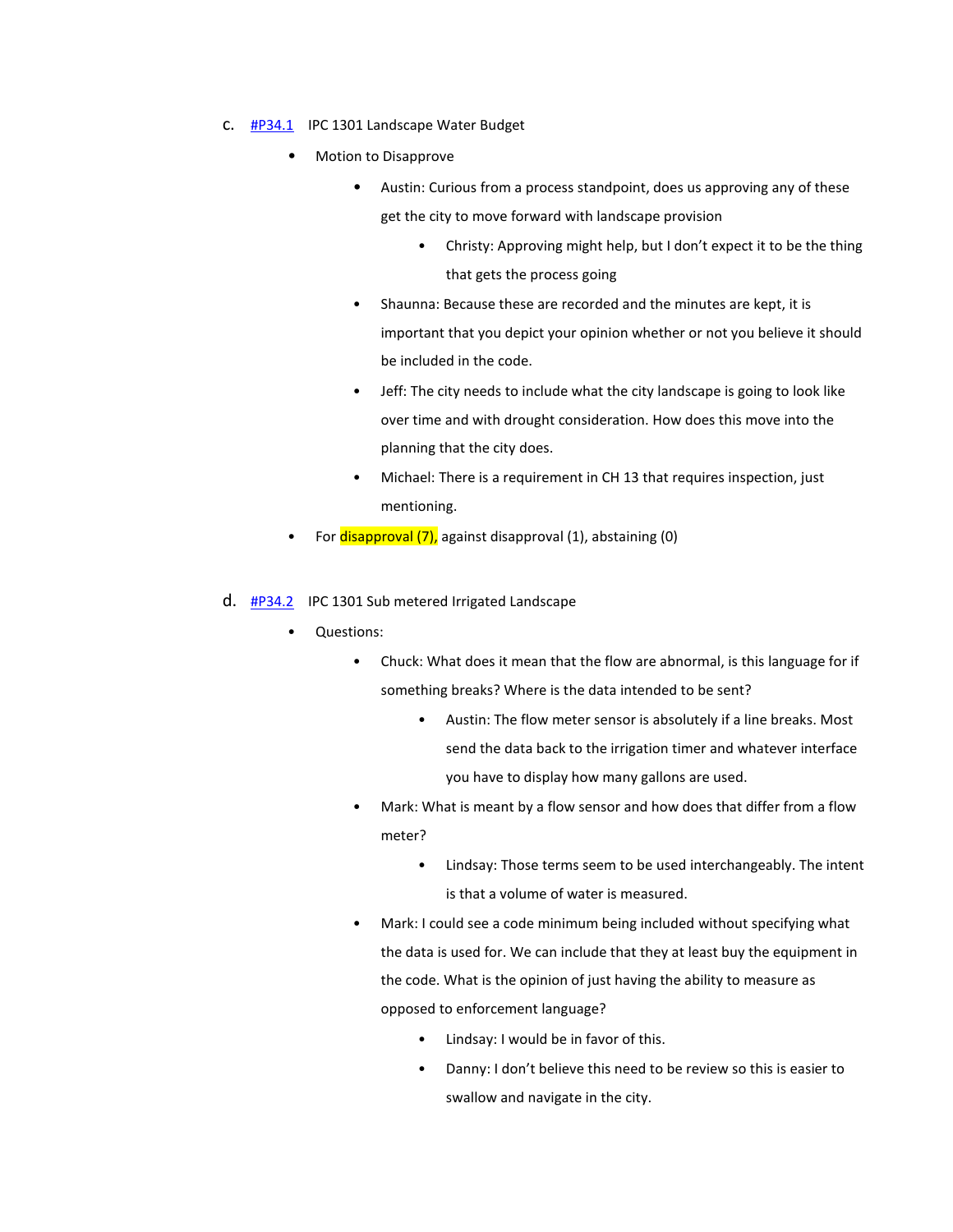- Chuck: I concur, but I don't know the readily available flow sensors that integrate with sprinkler system.
- Motion to approve as modified to strike "with flow sensor and/or landscape areas"
	- Michael: I could take it a little farther and remove the transmitting water data
	- Austin: The initial intent is not just to submeter but also to help manage water usage on site.
- Approve (6), against (3), abstaining (0)
	- Michael: "Flows are abnormal" what does this mean?
		- Shaunna: Could be a better way to specific abnormal flows
		- Chuck: What are those flows supposed to do if those flows are abnormal.
		- Mark: Accepting that the sensor just has to have the ability
- Motion to approve as modified to strike "sensor" from the last sentence.
- Approve (9), against (0), abstaining (0)
- Matt: struggling to understand the intent if it is to shut off in the event of failure.
	- Michael: Agree with Matt
	- Shaunna: Change last sentence to shutoff when there is an abnormal spike in flow
- Motion to strike the last sentence
	- Austin: Installed but does nothing, adds cost without of benefit as it is not alerting anything at this point
	- Micheal: How will you make an intelligent decision that something is abnormal, there is not engineering behind it.
	- Chuck: There are other areas of the code requiring submetering
- Approve (7), against (1), abstaining (1)
- Motion to approve as amended
- Approve  $(9)$ , against  $(0)$ , abstaining  $(0)$
- e. **[#P34.4](https://www.denvergov.org/files/assets/public/community-planning-and-development/documents/ds/building-codes/code-adoption/amendment-proposals/ipc/ipc_604.pdf)** IPC 604 Max Flow Rates and Water Consumption
	- Chuck: Bathroom Sink Faucet is a new a category, how do you differentiate that from private or public lavatory?
		- Shaunna: You would have to call that out
		- Austin: Bathroom sink faucet is more in a residential/MF setting and a lav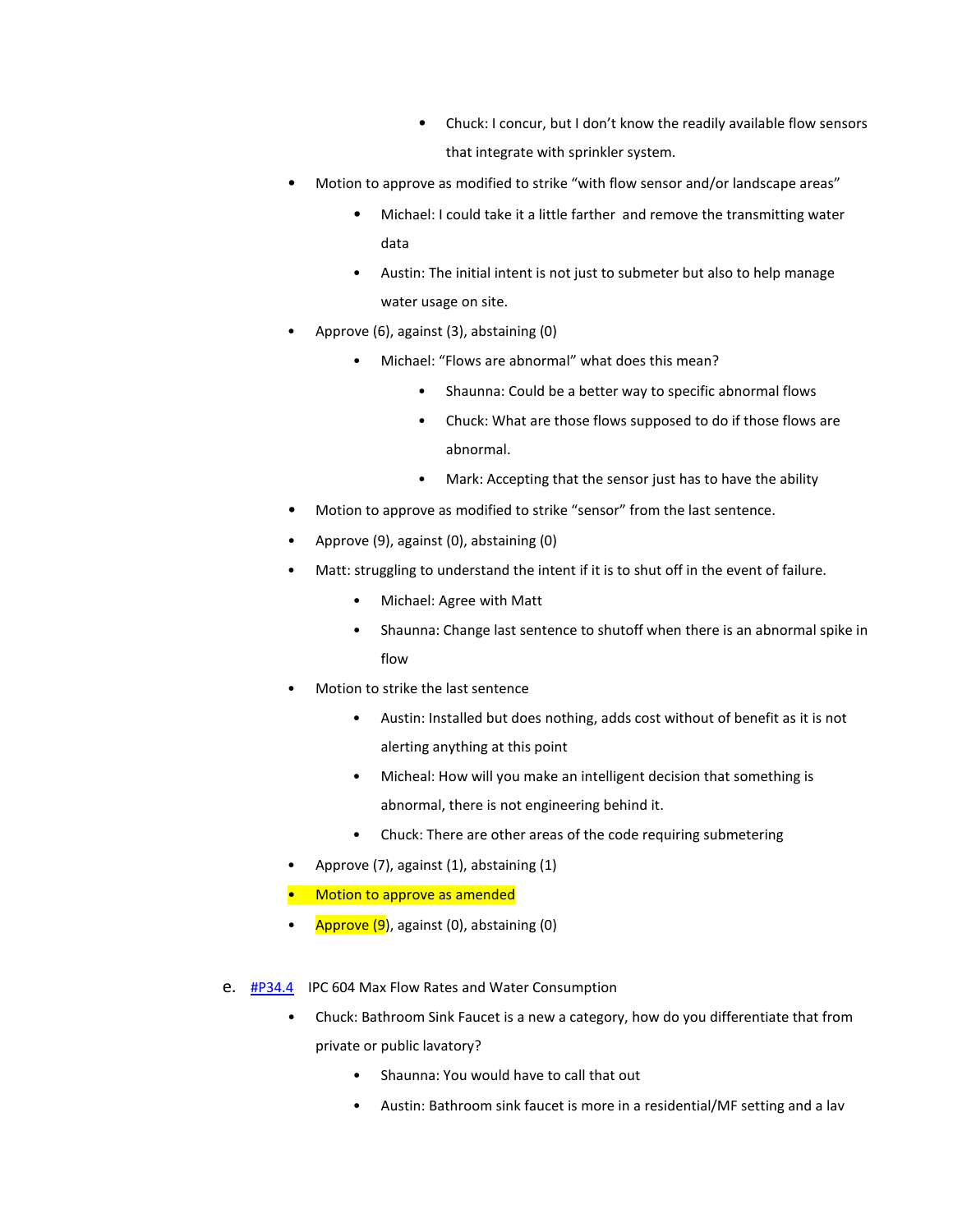faucet would be for commercial settings

- Michael: Water flow for the urinal- how many manufacturers provide this?
	- Lindsay: American standard, sloan, proflow, kohler, etc. the biggest brands are covered. They are in the \$250- 600 range
- Mark: Is your intent to exceed watersense on some of these?
	- Lindsay: Yes
- Mark: A sink faucet( the original language) would cover the requirement, but im not concerned about the value. A sink is generally understood by the industry as is a lavatory.
	- Lindsay: I am comfortable with the intent of changing the naming of plumbing fixture.
- Shaunna: Would suggest changing it to residential sink
- Chuck: Is kitchen sink intended to be residential?
	- Lindsay: Yes
- Matt: To set water closets to 1.1 could have unintended consequences, has there been testing that goes along with that.
	- Lindsay: Water sense has done a lot of testing and Denver water has done testing with 1.1gpm.
	- Austin: Can add links to studies if that is helpful
- Discussion:
	- Matt: Would not like to go past 1.28 gpm and I would need to study that
		- Austin: Would be updating to match state statute that has been place since 2016
		- Chuck: Tank type or flush valve?
			- Matt: Flush valve
	- Michael: Most complaints in hotels is about the 1.8 gpm for the showerheads.
	- Austin: A lot of the work Denver water does is on tank ttype. Matt would you be open to splitting out flush valve and tank type?
		- Matt: Yes, but keeping the flush rates the same
- Motion to change water closet flow to 1.28gpm and breaking water closets out into 2 categories.
- Approve (9), against (0), abstaining (0)
	- Mark: What meant by temporary override?